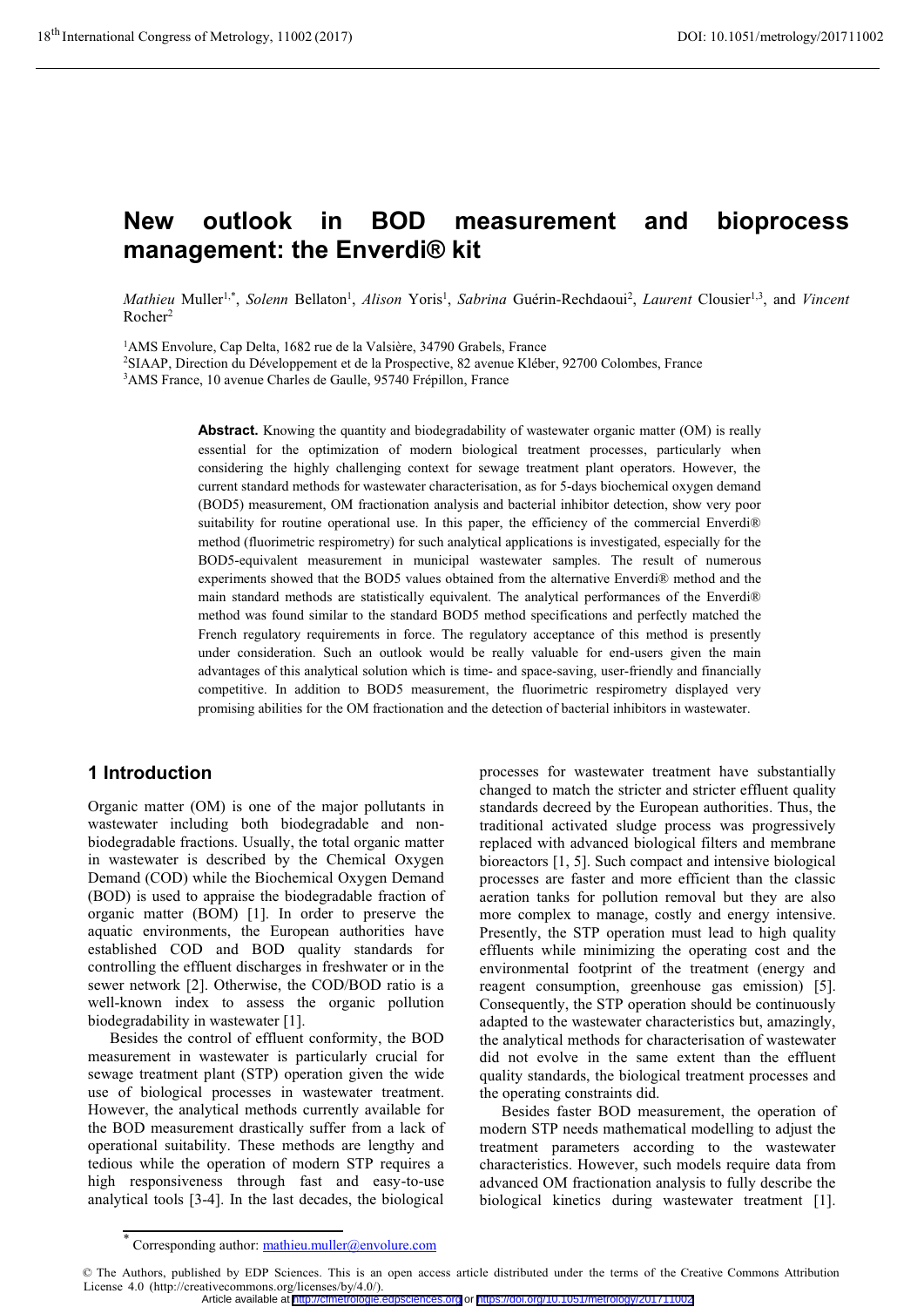Otherwise, the occurrence of bacterial inhibitors in wastewater which can affect the efficiency of biological treatment, especially nitrogen removal, should require a particular attention in highly industrialised area [6].

 This article reviews the ability of the innovative Enverdi® technology, based on the fluorimetric detection of bacterial respiration, for quickly measuring the wastewater BOD. Additionally, an overview is given regarding further useful applications for bioprocess management like the biological fractionation of OM according to biodegradability criteria and the detection of bacterial inhibitors in wastewater.

# **1.1 BOD measurement**

# *1.1.1 Definition and history*

The BOD parameter is closely related to the effect of the organic pollution on the DO concentration in freshwater. When mineralizing BOM under aerobic conditions, heterotrophic bacteria consume the DO through the respiration mechanism. This natural process causes DO depletion but ensure the self-purification of water bodies. However, the release of high loads of BOM in freshwater can result in a harmful asphyxia of the aquatic ecosystems which decreases the biodiversity and leads to unusable and non-drinkable water resources [7].

 The BOD is defined as the DO concentration, in mg  $O<sub>2</sub>L<sup>-1</sup>$ , required by heterotrophic bacteria, in specified conditions, for BOM mineralization [8]. This index of water quality focussing on the biodegradable organic pollution was suggested in 1912, in UK, by the Royal Commission on Sewage Disposal [9]. Back then, the selected conditions for BOD determination were a 5 days incubation period at 18.3°C. The origin of these conditions was so unclear that the time and temperature of incubation were sharply criticized in the following years [10]. Even through alternative conditions (2 or 7 days and 15 or 27°C) were rapidly suggested, the 5 days period has persisted up to day while the temperature was standardized later at 20°C. In these conditions, 5 days at 20°C, the BOD is known as the BOD5 parameter.

# *1.1.2 Standard analytical methods*

The main BOD measurement method for wastewater is described quite similarly in the European EN 1899-1, the international ISO 5815-1 and the American 5210-B standards. Basically, the water sample is diluted in an oxygen-saturated pH and salt buffer and seeded with bacteria in a 150 or 300 mL flask. The DO is measured at the initial time, before to hermetically close the flask, and after the incubation period in darkness. Initially the DO was measured by titrimetric analysis which was replaced later with electrochemical probes [3]. The EN and ISO standards are now considering the DO measurement using optical probes.

The "5 d  $/20^{\circ}$ " incubation period is the most common condition used in the world. However, in some European Nordic and Baltic countries, a 7 days period at 20°C (BOD7), also described by the EN 1899-1

European standard, was adopted [4]. In India, the standard method IS 3025-44 opts for a "3 d /  $27^{\circ}$ C" incubation period resulting in similar BOD values than the "5 d / 20°C" standard method. Indeed, according to the well-known biochemical model which govern oxygen uptake by bacteria, the influence of the incubation time and temperature on the BOD value is illustrated in equation (1) [11]. At a specified temperature *T*, the *BOD(t,T)* increases exponentially over the time *t* up to the ultimate BOD value (*uBOD*) which is an intrinsic property of the analysed sample. Usually, the *BODu*, corresponding to the complete mineralization of the BOM, is reached after 15 to 30 days at 20°C while the BOD5 value represents about 60 to 70% of the *uBOD* [12].

$$
BOD(t, T) = uBOD \cdot [1 - e^{-k(T)} \cdot t] \qquad (1)
$$

$$
k(T) = k(20^{\circ}C) \cdot \theta^{(T - 20^{\circ}C)} \qquad (2)
$$

On another hand, the reaction rate  $k(T)$  is dependant of the temperature *T* according to the equation (2), with the temperature coefficient  $\theta$  showing a constant value in the range of 10-35°C [11, 13]. Whereas the reaction rate at 20 $^{\circ}$ C,  $k(20^{\circ}C)$ , is ranging from 0.20 to 0.25 d<sup>-1</sup>, the  $k(T)$  value increases when the temperature rises, up to a maximum around 35°C for mesophilic bacteria [11-13]. This means that the BOM mineralization and the resulting oxygen uptake are faster at 27°C than at 20°C. That is why the BOD value obtained after a "3 d  $/$  27 $\degree$ C" incubation period is similar to the one obtained after a "5 d / 20°C" incubation period. As shown in Fig. 1, data from the literature clearly highlights this point. Thus, a "5 d / 20°C" BOD-equivalent value could be obtained after "30 d /  $5^{\circ}$ C" or "2 d / 30°C" incubation periods as well. Inversely, the DBO value obtained after 7 days at 20°C is higher than the one obtained at the same temperature after 5 days. According to the EN 1899-1 standard, the BOD7 value is about 1.1 to 1.2 the BOD5 value.



Fig. 1. Time-temperature binomials leading to a "5 d / 20°C" BOD-equivalent value according to published data [11, 13-17].

 Some national standards also described a manometric method for BOD measurement as the Norwegian NS 4758 and the American 5210-D standards. In this case, the hermetically closed flask shows a gaseous headspace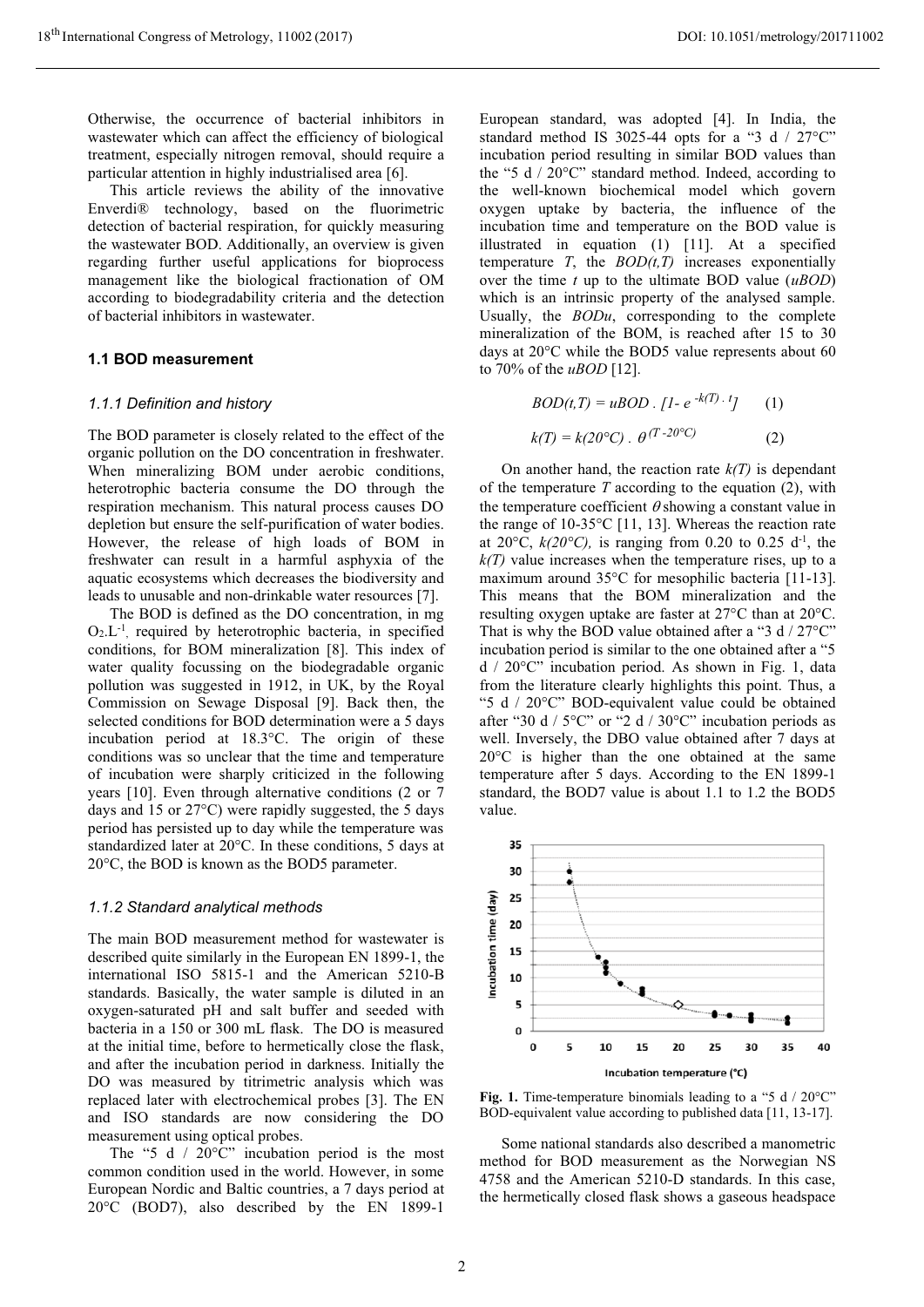and oxygen uptake is appraised by the air pressure decrease in presence of sodium hydroxide pellets [3]. These pellets insure the removal of gaseous carbon dioxide resulting from bacterial respiration. In addition to a continuous measurement of oxygen uptake, the main advantage of the manometric method over the traditional approach is the wider linear range of the response. This is due to the high quantity of oxygen available for bacteria (dissolved and gaseous) while, in the traditional approach, the available oxygen is limited to the dissolved phase which is around 9 mg  $O_2.L^{-1}$  at 20°C. Consequently, the manometric method requires lower sample dilution before analysis which could result in lower dilution errors. Moreover, according to the 5210-D standard, only 2 to 3 days are needed at 20°C to obtain a BOD value which is similar to the traditional BOD5. It can be assume that the higher quantity of available oxygen in the manometric method could increase the reaction rate of BOM mineralization by bacteria.

#### *1.1.3 Regulatory framework and shortcomings*

In the field of wastewater BOD measurement, the French regulation is very restrictive regarding the analytical methods. Only the EN 1899-1 standard method is allowed by the French decree dealing with wastewater treatment plant monitoring [18]. The corresponding European directive is quite less restrictive because any standard method is specified but the "5 d / 20°C" incubation period is clearly pointed out [2]. However, as detailed previously, some Nordic and Baltic countries depart from this European obligation by using the BOD7. In a similar way, in Italy, the use of the 5210-D American standard with a "5 d / 20°C" incubation period is allowed by the national regulations [19].

 Whatever the method used, the 5 days incubation period required by the European directive and by most of the current standards, is fast enough for long time surveys of the STP effluent conformity. However, for an efficient management of biological treatment processes which requires highly responsive analytical tools, a 5 days incubation period is too long. Moreover, the current BOD measurement methods are really labour-intensive as well as time- and space-consuming [3-4].

#### **1.2 Organic matter fractionation**

Even though BOD is used worldwide since a long time as an index of the biodegradable organic pollution, this parameter is not sufficient enough to describe in details the BOM in wastewater. Today, a better knowledge of the wastewater OM is vital for the optimisation of modern biological treatment processes through the use of relevant mathematical models [1].

 Up to now, the best way to describe the different fractions of wastewater OM is the fractionation model supplied by the Activated Sludge Model n°1 (ASM1) [20]. ASM1 splits the total OM (*tCOD*) into BOM (*bCOD*) and inert (i.e. non-biodegradable) OM (*iCOD*). In addition, the *bCOD* fraction is spitted into readily BOM (*Ss*) and slowly BOM (*Sx*). For instance, knowing

the part of *Ss* and *Sx* fractions in wastewater is particularly useful for the regulation of organic substrate addition in biological post-denitrification processes.

 The determination of the *bCOD* can be appraised through the measurement of the *uBOD.* The *uBOD* is usually measured by analyzing the raw wastewater using the manometric BOD method with an incubation period at 20°C, in darkness, for at least 15 days. The analysis by this same method of the filtered wastewater in similar conditions can be used to assess the *Ss* fraction but, in this case, the filter pore size could greatly influence the result. Given than *tCOD* is obtained by measuring the COD of the raw wastewater, *iCOD* and *Sx* fractions are obtained by difference between, respectively, the *tCOD* and *bCOD* fractions and the *bCOD* and *Ss* fractions. The other method commonly used for the determination of *Ss*, *Sx* and *bCOD* is measuring the Oxygen Uptake Rate of an activated sludge in presence of the wastewater sample, using an electrochemical respirometer (OUR test). In this case, *iCOD* is also obtained by difference between the *tCOD* and *bCOD* fractions [21].

 Although the manometric BOD is quite easy-to-use and inexpensive, the main shortcoming is the long time required for *uBOD* measurement ( $> 15$  d). This makes the method not suitable enough for operational applications. Inversely, the electrochemical respirometry can give results in less than 48h but this method is quite expensive and really labour-intensive.

### **1.3 Detection of bacterial inhibitors**

The efficiency of pollution removal by biological treatment processes does not result only from the wastewater OM characteristics and the fine–tuning of the bioprocess. Indeed, some organic or inorganic compounds occurring in wastewater are able to inhibit the metabolism of the exploited bacteria or to lead to the cell lysis of these micro-organisms. Most of the time, the potential inhibitors do not occur at sufficient concentrations in municipal wastewater to generate such inhibition or cell lysis. However, in industrial wastewater and in municipal wastewater from highly industrial area, the concentrations found could be significant enough [22-23]. In order to prevent STP dysfunction in case of accidental releases of industrial effluents in municipal sewer network, or previously to authorise such release in routine, it should be relevant to assess the impact of these industrial effluents on the metabolism of the exploited bacteria. By this way, it would be possible to determine an acceptable flow rate of potential risky industrial effluents inside the municipal sewer network.

 Very few methods can be easily used in the field by STP operators. The ISO 11348 or the NF T 90-320 standards described an analytical method based on the inhibition of the bioluminescence from *Vibrio sp.*  Bacteria [23]. However, the relevancy of such bacterial strains which come from marine environment could be subjected to great doubts when using it in the wastewater field. The inhibition effect of wastewater components could also be appraised through the electrochemical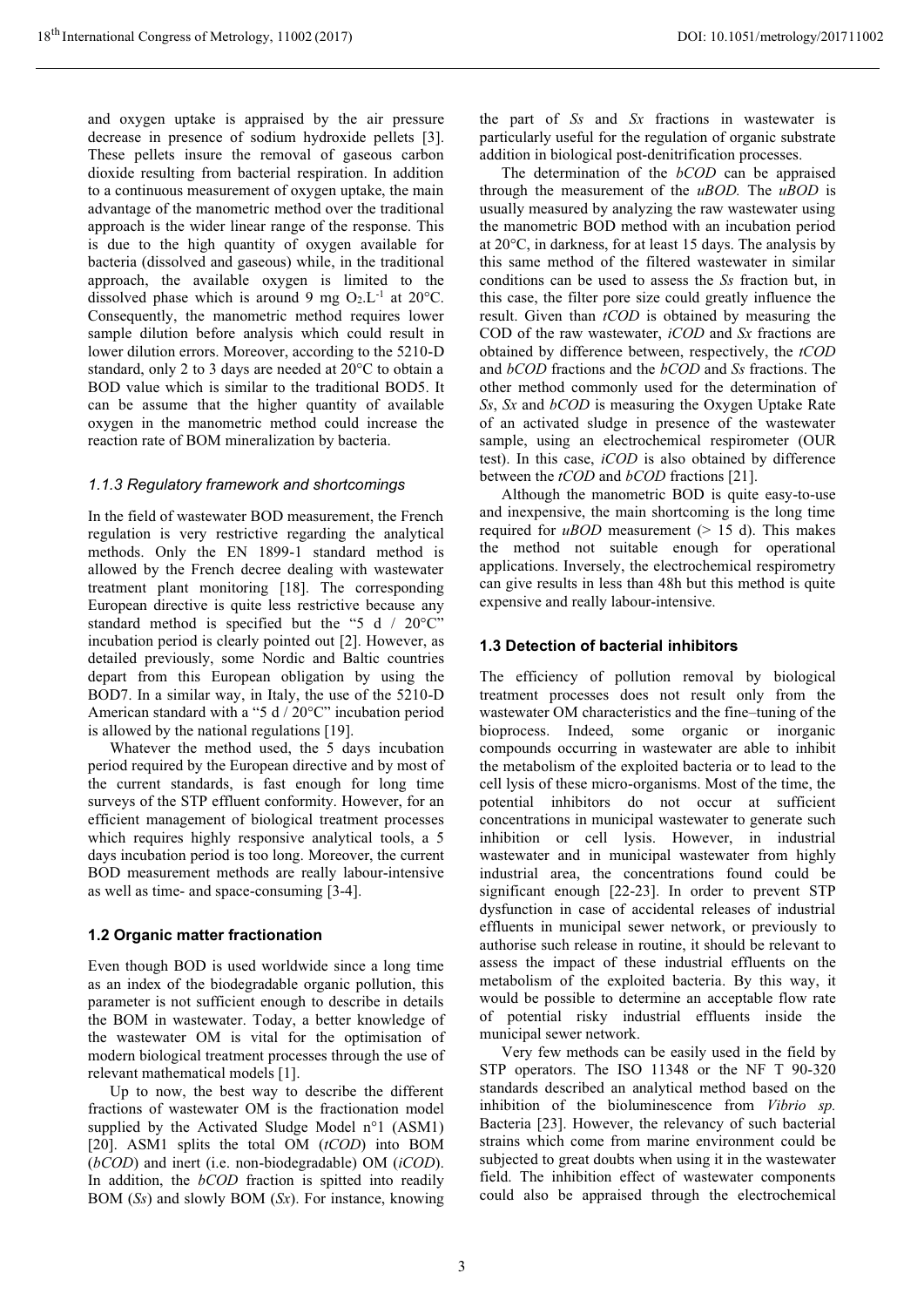respiratory, according to the 209 OCDE guideline, using a relevant bacterial consortia collected on a real STP [22-23]. However, as previously mentioned, this technique is too expensive and labour-intensive to be used in routine.

 Consequently, the inexpediency of the current analytical methods with the operational constraints makes that the inhibitory effect of industrial effluents are rarely assessed by STP operators despite an obvious interest for this kind of analysis.

# **2 Fluorimetric respirometry**

#### **2.1 Origin of the method**

In the first decade of the present century, a collaborative work carried out by French research institutes and universities led to a particularly innovative method to assess the biodegradability of OM by soil bacteria [24]. They used a fluorescent resazurin-based indicator, which is highly sensitive to the respiration of living organisms, in order to quantify the extent of the OM mineralization (Fig. 2). Even though this indicator was previously used for biomedical and agri-food applications [25-26], it was never use for testing the biodegradability of OM by environmental bacteria. Consequently, this invention was patented [27].

 In 2010, a start-up company was founded with the goal to turn this original idea into a reliable and commercial analytical solution for BOD measurement in water sample. This development was led in collaboration with the Public Sewerage Service of the Greater Paris (SIAAP) within the framework of the Mocopee research program (www.mocopee.fr). As a result of this applied research, new patent applications was submitted in 2011 and 2015 [28-29]. Today, this product, which is sold as an analytical kit to be used in combination with a 96 wells fluorescence microplate reader, is delivered under the trademark Enverdi® by the AMS alliance group (www.amsalliance.com) in Europe, Asia and North America.



**Fig. 2.** Simplified principle of the fluorimetric respirometry

#### **2.2 Analytical principle and design**

The analytical principle is based on the natural mineralization of BOM by heterotrophic aerobe bacteria (Fig. 2). When OM is mineralized by such bacteria, the

oxygen needed at the final respiration step could be partially replaced by the resazurin-based indicator. Actually, this indicator acts as a final electron acceptor, instead of the oxygen in the bacterial electron transport chain [26, 30-31]. When the indicator is reduced by bacteria, the original molecule is converted into a highly fluorescent product. Given that the indicator reduction is proportional to the bacterial oxygen uptake, the bacterial respiration activity can be quantify through fluorescence intensity measurement [32-34]. This analytical approache can be used to assess the positive or negative effect of a particular substance or an unknown mixture on the bacterial respiration. Exploiting the positive effects we can measure a BOD5-equivalent and achieve OM fractionation analysis while the detection of bacterial inhibitors relies on the negative effects. Calibration standards of known BOD5 values and blank controls are analysed together with the samples in order to convert the fluorescence intensity into exploitable results (e.g. BOD5-equivalent and OM fractions in mg of  $O_2.L^{-1}$  or EC50 inhibition index in mg of inhibitors.  $L^{-1}$ ). The BOD5 of the calibration standards is determined using the EN 1899-1 standard method.

 Thanks to this innovative detection method, the developed analytical solution was easily miniaturised inside a 96-wells microplate which is a standard in numerous analytical field (molecular biology, medical diagnostic, microbiology). Actually, each well of the microplate acts as a mini-bioreactor. Due to the miniaturisation, it was highly conceivable to increase the incubation temperature from 20 to 30°C to faster the bacterial mineralization of OM (as explained previously in 1.1.2). Moreover, given that the bacterial respiration is not measured through DO or pressure measurements in the surrounding environment, it was not necessary to hermetically close the wells of the microplate. Consequently, there is absolutely no limitation of the bacterial metabolism by the DO availability since atmospheric oxygen continuously feeds the wells. In these conditions, up-to 96 samples can be analysed simultaneously and results, such like BOD5-equivalent, OM fractions or EC50 index, can be obtained faster than with the usual standard methods. In addition, incubation and agitation of the microplate can be achieved directly in the fluorescence microplate reader. By this way, bacterial respiration can be continuously measured during the time of the test, providing the highest possible responsiveness for operational application in STP.

#### **2.3 Analytical protocol**

The commercial Enverdi® kit is available for the BOD measurement of municipal wastewater samples (inflow and outflow of municipal STP). This kit contains the resazurin-based reagent, the buffer solution, the calibration standards and some consumables required for the test (96-wells microplates, microplate films, syringes and filters). The pH and salt buffer solution supplied in the kit is quite similar to the one described in the EN 1899-1 standard. When required, the samples are diluted in a 50-fold diluted buffer (according to the sample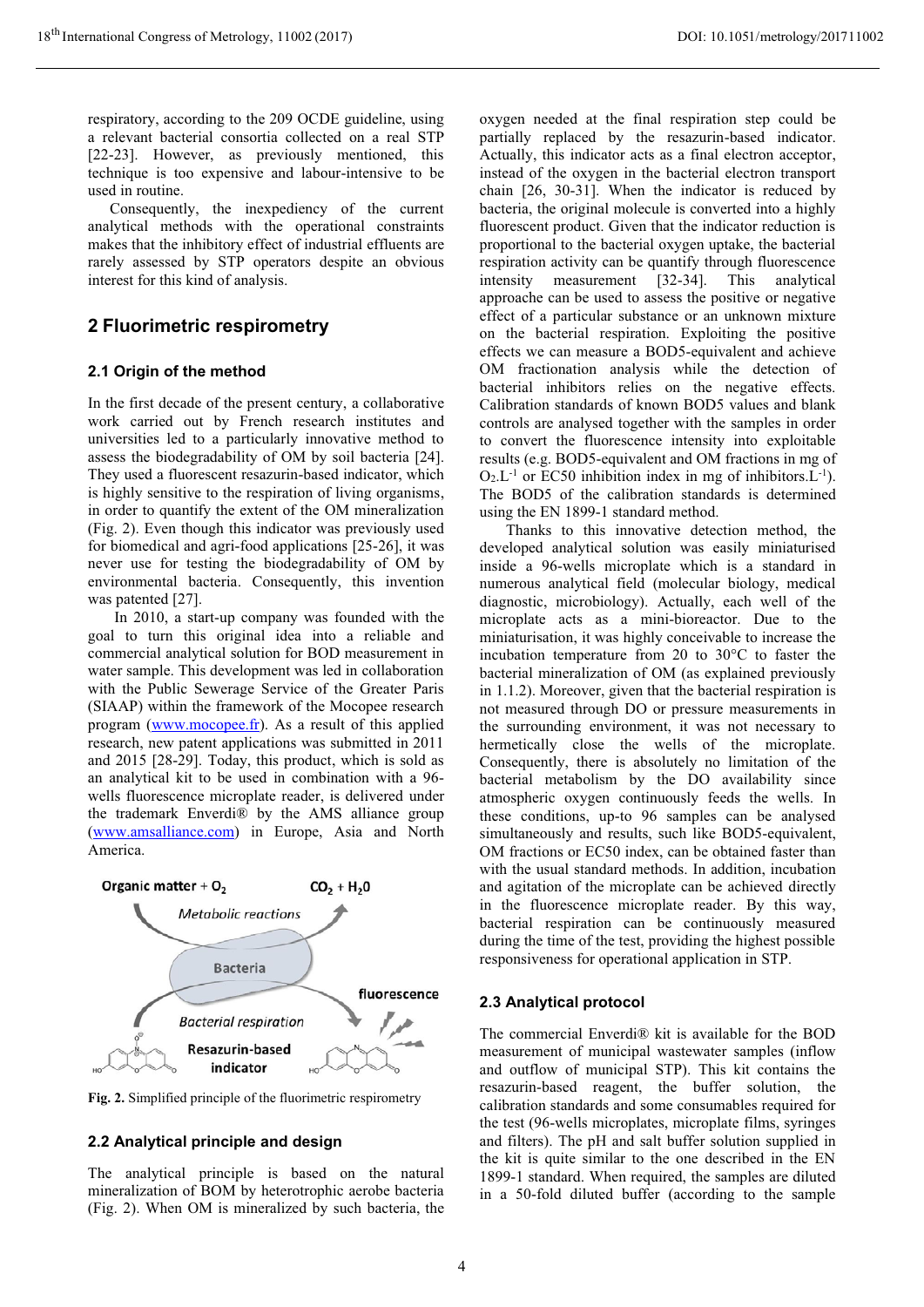COD) and the pH is adjusted between 6 and 8. Then, the sample are pre-treated to inhibit the activity of indigenous bacteria by heating them at 120°C for 10 min followed by cooling them at 4°C for 10 min. By this way, all the samples, calibration standards and quality controls are inoculated in a similar manner. During this time, the bacterial inoculum is prepared by filtering a freshly collected raw wastewater at 1.2 μm. Afterwards, the wells of the microplate are filled with 20 μL of the resazurin-based reagent, 60 μL of the buffer solution, 170 μl of a calibration standard or a pre-treated sample or a quality control, and 20 μL of the raw wastewater filtrate as inoculum. The microplate is immediately sealed with a gas permeable film which permits the oxygen transfer but limits the water evaporation. The fluorescent intensity is recorded every 30 min for 48h when the incubation and agitation of the microplate are carried out inside the microplate reader or every 24h for 48h when external incubation in preferred (e.g. multiplate analysis using one microplate reader). Calibration and sample quantification are processed automatically through a dedicated computing program. As suggested by the EN 1899-1 and the 5210-B standards, a glucoseglutamic acid mixture can be used as a routine quality control when measuring BOD5-equivalent.

 Analytical kits for OM fractionation analysis or bacterial inhibitor detection are not commercialized yet. These analytical applications are under development in collaboration with the SIAAP. The analytical protocol for OM fractionation is quite similar except that the calibration standards was completed with a very slowly biodegradable hemi-cellulosic compound in addition to the readily and slowly carbohydrates and proteins used for BOD5 calibration. As a consequence, the incubation period is extended by 24h to reach 72h in total. Bacterial inhibitor detection is achieved under both inoculum and organic substrate overloaded conditions. The occurrence of inhibitors in wastewater in appraised by spiking different quantity of the wastewater sample in the organic substrate-bacteria mixture. Usually, an incubation period lower than 24h is sufficient to observe inhibition or biocide effects. The final fluorescence intensity is compared to a non-inhibiting control and an EC50 inhibition index can be determined by building the dose-response curve.

# **3 Method validation for BOD analysis**

#### **3.1 Initial validation with pilot end-users**

In 2014, a first work was published regarding the BOD result equivalence between the Enverdi® kit and the main BOD5 standard methods (EN 1899-1 and 5210-B) [35]. Around a hundred of municipal wastewater samples were collected and analysed by the SIAAP (Greater Paris, France) and the MMSD (Milwaukee Metropolitan Sewerage District, USA). The results obtained from the Enverdi® and standard methods were compared using different statistical tests according to the international ISO/TS 16489 standard. All these statistical tests showed no significant differences between BOD

results obtained from the fluorimetric respirometry and DBO5 values obtained from the European and American standard methods. This conclusion was confirmed later through another comparison study which was published in 2015 [36]. Considering 261 municipal wastewater samples collected and analysed by 4 laboratories (3 in France and 1 in USA), no significant differences were found again. The results obtained from 393 municipal wastewater samples collected and analysed from 2013 to 2016 by 6 laboratories (5 in France and 1 in USA) are shown in Fig. 3. Using the same statistical tests than in the previously published papers, we showed that the yintercept of the regression curve  $(r^2 > 0.94)$  was not significantly different from 0 with a 95% confidence interval (95% CI) of [-3; 5] and that the slope was not significantly different from 1 with a 95% CI of [0.98; 1.02]. These results proved the absence of, respectively, systematic and proportional bias between the results obtained from both analytical approaches. Based on the Bland and Altman test, similar conclusions can be made. The correlation curve between the normalized error and the average BOD5 of the samples  $(r^2 = 0.01, not$ illustrated) displayed a slope which was not significantly different from 0 with a 95% CI of [-0.0002; 0.0424]. Besides, the median normalized error of the Enverdi® BOD against the standard BOD5 values was equal to 0 and the average normalized error was not significantly different from 0 with a 95% CI of [-5; 0.3]. Consequently, when using the Enverdi® kit, no significant over- or underestimation of the BOD5 result was detected. With a *p* value of 0.8 ( $\alpha$  = 0.05), the Wilcoxon test reinforced the fact that the differences between the results from both methods are really negligible.



**Fig. 3.** Correlation between the Enverdi® DBO results and the standard DBO5 values obtained from the analysis of 393 municipal wastewater samples. The "+/- 30%" dashed lines illustrate the expanded uncertainty range of the standard BOD5 methods.

The statistical comparison of the BOD results obtained by the Enverdi® and the standards method on quite 400 samples of municipal wastewater clearly showed a strong equivalence. For about 98% of the analysed samples, the Enverdi® DBO result felt in the uncertainty range of the standard methods. This conclusion is consistent with the previous studies carried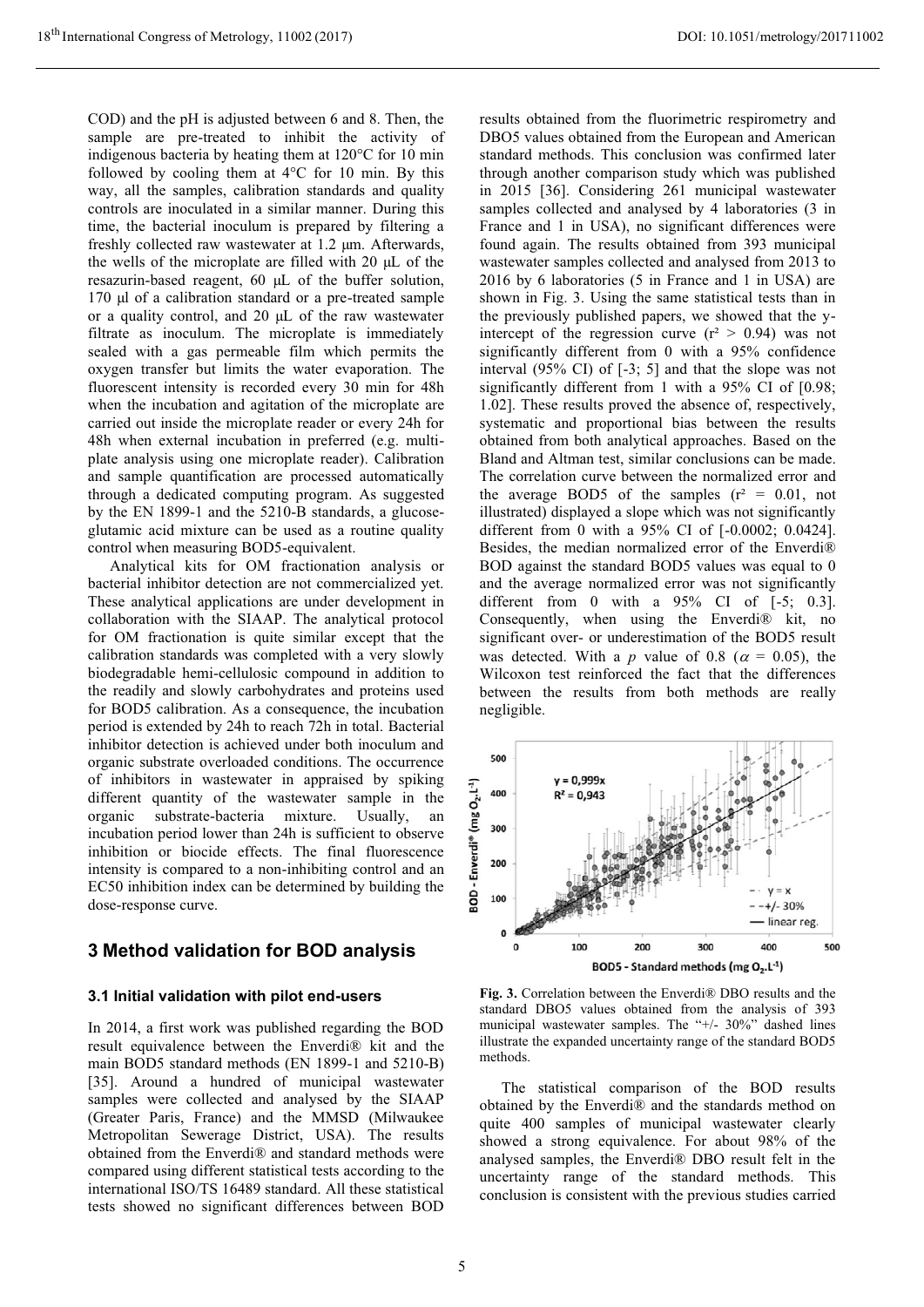out with lower sample populations [35, 36]. In addition, this equivalence demonstration is based on analysis performed over long time periods (from several months to 1 year), in different locations in France and USA, with sample BOD5 values ranging from 3 to 500 mg  $O_2.L^{-1}$ . As a consequence, this comparison takes in account the potential geographical and temporal variability of the wastewater characteristics, including the metabolic properties of the bacterial consortia used as inoculum, as well as the diversity of practices and skills occurring in laboratories. Otherwise, the strong equivalence between the Enverdi® BOD, obtained after a "2 d / 30°C" incubation period, and the standard BOD5, obtained after a "5  $d / 20^{\circ}$ " incubation period, is in accordance with the time-temperature binomials studies carried out by other researchers using the standard method (Fig. 1). This strong equivalence also confirms concomitant works showing that the fluorescence intensity resulting from the reduction by bacteria of a resazurin-based reagent is clearly correlated to the bacterial oxygen uptake for BOM mineralisation [32-34].

Additionally to the equivalence studies between the Enverdi® BOD results and the BOD5 values obtained from standard methods, the analytical specifications of the Enverdi® BOD kit were assessed. This work was carried out by two different laboratories in France according to the validation standards in force in the water quality field (NF T90-210 and ISO 11352). The analytical specifications are summarized in Table 1. Such results match the European and French regulation requirements and are comparable to the analytical specifications of the EN 1899-1 standard method. Regarding the calibration range, wastewater samples can be analysed without dilution by the Enverdi® method up to BOD5 values of 90  $mgO<sub>2</sub> L<sup>-1</sup>$ . Comparatively, considering the DO limitation of the standard method, the recommended dilution factor for a BOD5 value of 90  $mgO<sub>2</sub> L<sup>-1</sup>$  is around 20. The absence of DO limitation in the Enverdi® method leads to a larger linear calibration range and 20-fold lower sample dilutions. Consequently, the calibration range of the Enverdi® method could greatly reduce the risk of dilution errors.

| <b>Specification tested</b>              | <b>Result</b>                                                                                                      |
|------------------------------------------|--------------------------------------------------------------------------------------------------------------------|
| Limit of quantification<br>NF T90-210    | $3 \text{ mg } O_2.L^{-1}$                                                                                         |
| Calibration range<br>NF T90-210          | linear up to :<br>$90 \text{ mg } O_2 \text{L}^{-1}$                                                               |
| Accuracy<br>NF T90-210                   | satisfactory at:<br>3, 9, 15, 37, 50, 160 mg $O_2.L^{-1}$                                                          |
| Expanded uncertainty<br><i>ISO</i> 11352 | from 3 to 6 mg $O_2L^{-1}$ :<br>$\pm$ 1.8 mg O <sub>2</sub> .L <sup>-1</sup><br>above 6 mg $O_2L^1$ :<br>$\pm$ 30% |

**Table 1.** Analytical specifications of the Enverdi® BOD kit.

To complete the validation of the fluorimetric respirometry for BOD5 measurement, four analysis were realized within the framework of inter-laboratory comparisons (ILC) run by two French accredited bodies (A and B). Three of these ILC were based on real municipal wastewater samples with BOD5 values at 6, 67 and 168 mgO<sub>2</sub>.L<sup>-1</sup> (Fig. 4). In these conditions, highly satisfactory z-score  $( $\pm 1$ ) were obtained for both the$ Enverdi® kit and the standard method. For unidentified reasons, the last ILC, based on a spiked municipal wastewater at 40 mgO<sub>2</sub>.L<sup>-1</sup>, led to unsatisfactory z-score for the Enverdi® kit while the standard method matched the laboratory average value (not illustrated). Nevertheless, further internal studies, involving different bacterial inocula, collected in different locations in France and during different seasons, have ascertained the efficiency of the Enverdi® BOD kit to accurately quantify such spiked municipal wastewater samples at 25 and 50 mgO<sub>2</sub>.L<sup>-1</sup> (not illustrated).



**Fig. 4.** Results of inter-laboratory comparisons including both Enverdi® BOD and EN 1899-1 standard analysis of real municipal wastewater samples. Satisfactory results were obtained when the z-score range from -2 to 2.

The initial validation of the Enverdi® method for BOD5 measurement which involved pilot end-users was really successful. Result equivalence with the standard methods and high analytical performances on municipal wastewater was clearly shown.

#### **3.2 final validation for regulatory acceptance**

Despite the good results obtained during the 4 years initial validation, the routine use of the Enverdi® kit by laboratories for BOD5 measurement was stopped by the French and European regulatory framework. Indeed, only the EN 1899-1 standard is allowed in France and any procedure exists for the regulatory acceptance of innovative methods in the field of water analysis. In order to address such shortcomings, the French authorities started a new program in 2016 called "France Experimentation". Thanks to this program, based on an article of the French constitution, temporary decrees can be adopted by derogation to experiment innovative methods, processes or services and assess the effect of future regulation changes. Thus, such a decree will be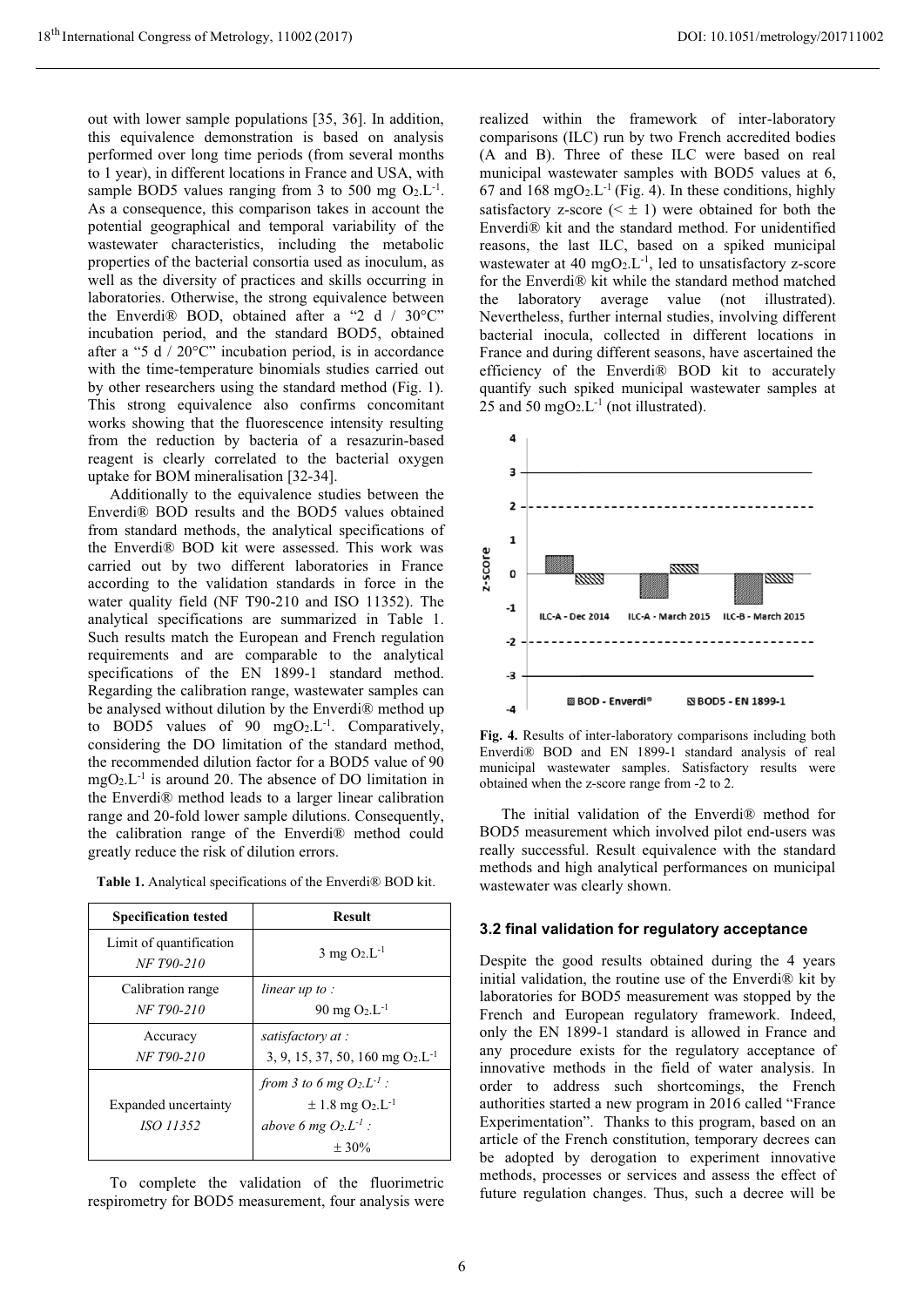published in 2017 for the national experimentation of the BOD monitoring in municipal STP through the fluorimetric respirometry. In agreement with the European regulations, the experiment will last for 2 years and will concern the municipal STP located in four of the six hydrographic districts of the mainland France. The laboratories taking part in this experiment must be accredited on the standard BOD5 method. After preliminary characterisation and validation assays (analytical specifications, result equivalence and ILC), the involved laboratories will be able to substitute the EN 1899-1 standard method with the Enverdi® BOD method for up to 50% of the BOD5 inspections required by the French regulation in municipal STP. Both methods will be alternated at least monthly (or more frequently if possible) in order to avoid bias due to seasonal variations or changes in STP operation. This experiment will be overseen and appraised by a special national committee. If the results are satisfactory, the experimental regulation could be fully and durably included in the French regulations. Consequently, the innovative method could be use in routine by laboratories for BOD5 measurement in municipal STP.

#### **3.3 Limitations and further improvements**

Regarding the biological interference due to nitrifying bacteria using the Enverdi® method, comparative analysis were performed with and without allylthiourea (ATU). No significant differences were found between results obtained from both protocols over a variety of real STP samples (inflow and outflow) and standard solutions (not illustrated). This means that the nitrifying bacteria show insignificant activity before 48h when incubated at 30°C. This conclusion is consistent with previous published results indicating that, even though 30°C is an optimal temperature for nitrifying bacteria, nitrification does not start before the seventh day in DBO tests carried out at such temperature [13].

Besides, no significant chemical interferences with the resazurin-based reagent were found for a large panel of chemicals at expected concentrations in municipal wastewater or STP effluents (not illustrated). This panel included metals, salts, nutrients and organic surfactants. However, in industrial wastewater, some of these chemicals could occur in sufficient concentration to induce bias in BOD measurement. For such samples, preliminary studies should be carefully realized previous to use the Enverdi® kit in routine. Nevertheless, consistent results were obtained when measuring BOD5 aquivalent of industrial wastewaters in fluorimetric respirometry, particularly with paper mill effluents, agrifood effluents and landfill leachates. The Enverdi® BOD kit was used with success for the BOD5 measurement of pig slurry samples also [37].

Samples with high content of particulate matter, like pig slurries, must be homogenised before analysis by dispersing the particulate fraction (as recommended by the EN 1899-1 standard). However, such a pre-treatment is useless for municipal wastewater samples. Indeed, given the microvolumes used with the Enverdi® method,

the representativeness of the test sample is of particular concern. However, the results of Enverdi® BOD analysis on different granulometric fractions  $\approx 0.1 \, \mu m$ ,  $\leq$  1  $\mu$ m and total) of a municipal wastewater from the Greater Paris (collected at three different dates: I, II and III) perfectly matched the BOD5 results obtained with the standard method on the same fractions (Fig. 5). These results proved that the Enverdi® kit is rigorously sensitive to the particulate BOM which is mineralized during the BOD5 analysis and that the test sample microvolume is representative enough.



**Fig. 5.** Results of Enverdi® BOD and EN 1899-1 standard analysis on different granulometric fractions ( $< 0.1 \mu m, < 1 \mu m$ and total) of the same municipal wastewater sample collected at three different dates (I, II and III). Error bars = expanded uncertainty ( $\pm$  30%).

Up to now, the Enverdi® method is not sensitive enough for BOD measurement in freshwater. For that purpose, the limit of quantification (LOQ) should be 0.5  $mgO<sub>2</sub> L<sup>-1</sup>$  while the current LOQ is 3 mgO<sub>2</sub>.L<sup>-1</sup>. However, a more sensitive version of the Enverdi® BOD kit, especially designed for freshwater analysis, is under development. A first porotype will be available for pilot tests at the end of 2017.

Two other improvements are currently investigated. The first issue is about the automatization of the analytical protocol including both sample dilutions and microplate preparation. In addition to be time-saving, such a technical outlook could greatly contribute to reduce the dilution and operator errors resulting in more accurate results. The second issue deals with the development of a standard bacterial consortium for sample inoculation. Indeed, the commercial freeze-dried inocula currently available for BOD5 measurement (e.g. PolySeed® supplied by InterLab® is the most common in France) are not efficient enough to be used with the Enverdi® kit. Even though such products perfectly work under the standard conditions, the bacteria found in these products are probably not adapted to the Enverdi® conditions (i.e. short incubation period at 30°C). Moreover, preliminary acclimation periods did not improve their capacities. Consequently, a standard inoculum solution, especially designed for the Enverdi® BOD kit, was developed and will be available for pilot tests at the end of 2017. This standard inoculum could be used with the standard BOD5 methods as well.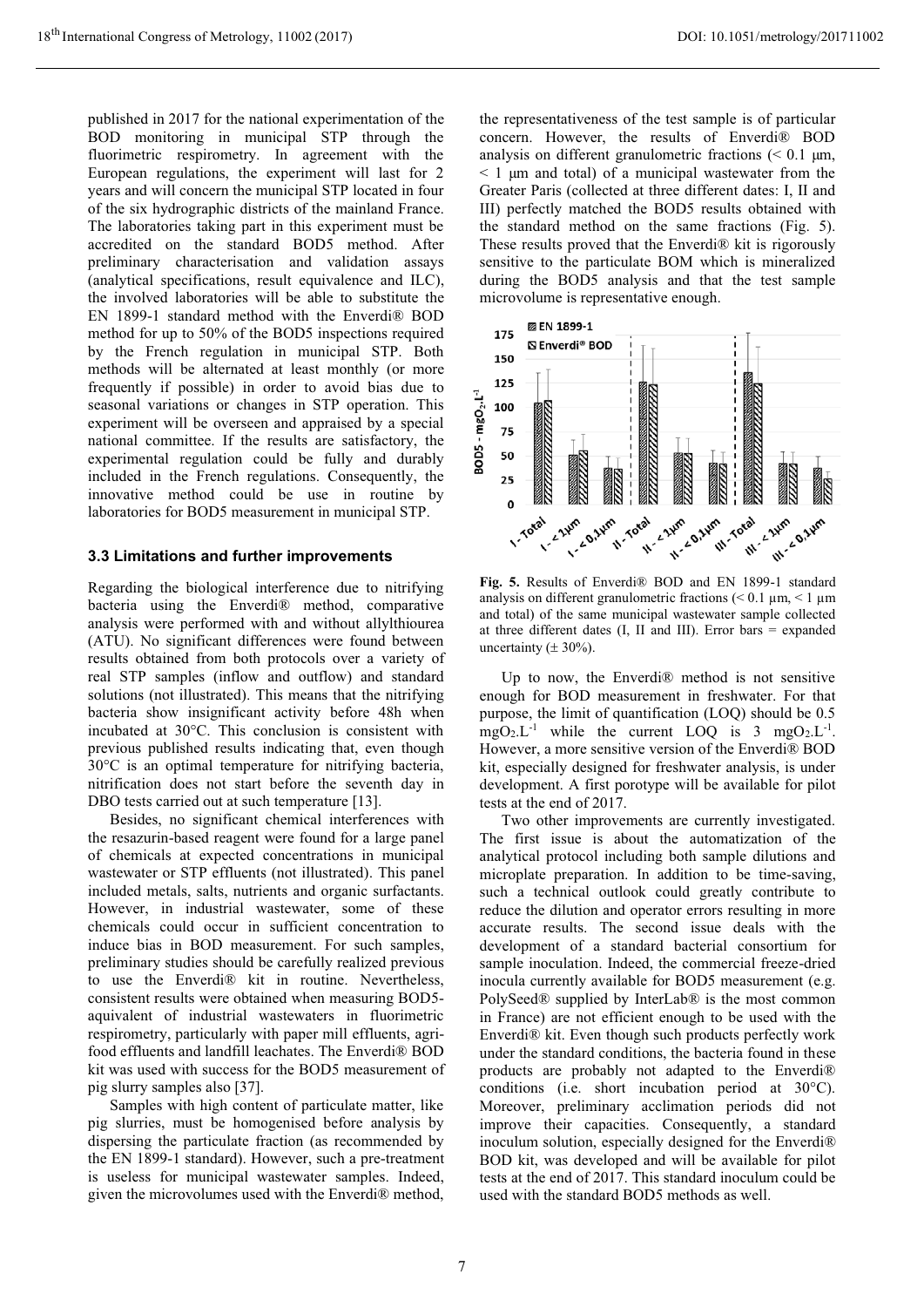# **4 Applications for bioprocess operation**

# **4.1 Organic matter fractionation**

Besides the BOD5-equivalent measurement, the fluorimetric respirometry could be used for wastewater OM fractionation according the ASM1 fractionation model (see 1.2). In 2016, within the framework of the Mocopee research program, three different analytical methods were compared for that purpose. Analysis were carried out on a wastewater from the Greater Paris collected at three different dates (February, March and April). The analytical methods used were the manometric respirometry (i.e. manometric BOD), the electrochemical respirometry (i.e. OUR test) and the fluorimetric respirometry (Enverdi®). Both manometric and electrochemical respirometric methods were performed at 20°C for, respectively, 15 and 2 days. The fluorimetric respirometry was performed at 30°C for 3 days. No wastewater filtration was required in electrochemical respirometry while filtrations at 0.1 and 1 μm were applied for *Ss* determination using the manometric and fluorimetric methods. Oxygen demand of each fractions was expressed as a percentage of the *tCOD*. The OM fractionation profiles obtained by each of these methods are illustrated in Fig. 6.



**Fig. 6.** Results of wastewater OM fractionation analysis using the manometric respirometry (a), the electrochemical respirometry (b) and the fluorimetric respirometry (c). The oxygen demand of each fractions is expressed as a percentage of the *tCOD*. Each OM fractionation profile results from three experiments carried out with the same wastewater collected at three different dates.

The results showed that the OM fractionation profile obtained with the Enverdi® method is consistent with the ones obtained by the reference methods. Both electrochemical and fluorimetric methods led to *bCOD* and *iCOD* fraction counting for, respectively 75% and 25% of the *tCOD*. Comparatively, *bCOD* counted for 90% using the manometric respirometry while *iCOD*  counted for only 10%. The *Ss* and *Xs* fractions found with Enverdi® are quite similar to the ones obtained by the manometric respirometry (respectively, 25 and 50% versus 30% and 60%). Inversely, the *Ss* fraction counted

for only 15% with the electrochemical respirometry. To sum-up, both electrochemical and fluorimetric approaches tend to underestimate the *bCOD* fraction but, unlike the electrochemical respirometry, the bias with Enverdi® is constant over the different campaigns and could be supressed using a correction factor. Nevertheless, the *Ss*/*Xs* ratio found with Enverdi® is similar to the one found with the manometric method (around 1:2). This ratio is significantly different when using the electrochemical respirometry (around 1:4). Thus, even though improvements should be made to match better the fractionation profile obtained from the manometric method, the results obtained by Enverdi® are in the same order of magnitude than the ones obtained by the main reference methods. In addition, the Enverdi® protocol is much faster than the manometric respirometry and largely less tedious, expensive and time consuming than the electrochemical respirometry. Thus, the wastewater OM fractionation through the Enverdi® method constitutes an interesting compromise between result accuracy and operational suitability.

# **4.2 Detection of bacterial inhibitors**

The use of resazurin-based reagents for the detection of biocide or metabolic inhibition effects is not really a new issue. This application is common in the bio-medical field [38-40] and progressively arises in environmental research [41-43]. Even in wastewater treatment some investigations were made [34] but knowledge about it is still poor. Consequently, in collaboration with the SIAAP, the application of the Enverdi® method for the detection and assessment of inhibitory effects in wastewater was studied. First of all, the Enverdi® method was compared to the electrochemical respirometry as a reference method using standard solutions of inhibitors at different concentrations. As an example, the EC50 index of copper ion and 3,5 dichlorophenol (3,5DCP) on activated sludge activity is shown in Fig. 7. For each compounds, three analysis were performed at different dates using for both methods a fresh sample of activated sludge collected from a STP in the Greater Paris.



**Fig. 7.** EC50 index of copper ion (Cu) and 3,5-dichlorophenol (3,5DCP) on activated sludge activity obtained by the electrochemical respirometer (Elec. Respirometry) and the Enverdi® method (Fluo. Respirometry). Error bars = expanded uncertainty ( $\pm$  30%).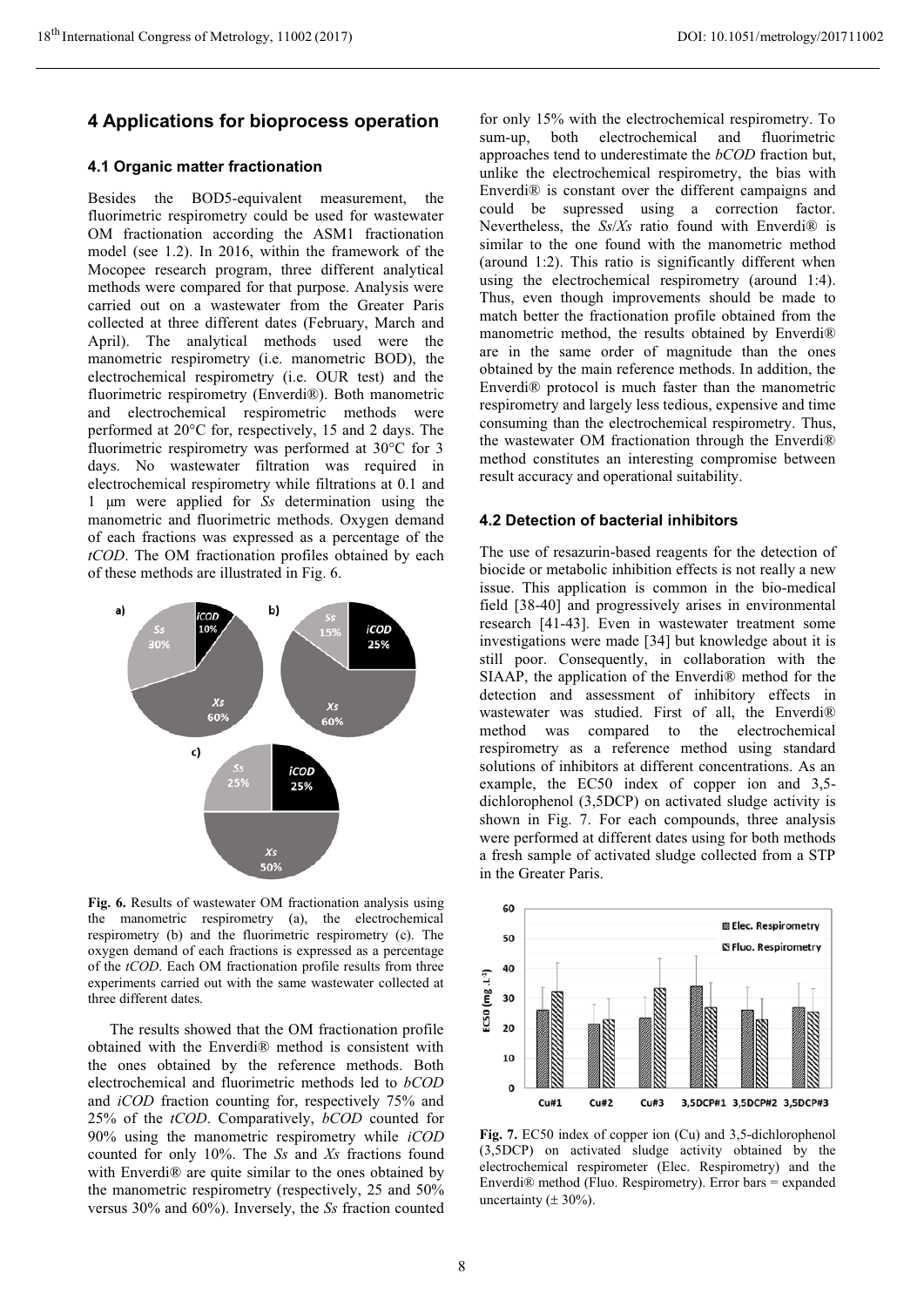These results showed that the EC50 index obtained by the two methods are quite similar, ranging from 20 to 35 mg.L-1 for both inhibitors. Further experiments are planned for 2018 in order to complete this comparison with real industrial wastewater samples. Moreover, the extrapolation of the test result to a real biological treatment process will be investigated more accurately. Nevertheless, the fluorimetric respirometry could be a relevant alternative to the electrochemical respirometry for the detection and assessment of biocide inhibitory effects in wastewater. In addition, this method is much less tedious and costly than the reference method.

### **5 Conclusions**

Given the operational challenges for STP operators due to high quality freshwater, energy saving and global warming control demands at once, the optimization of biological treatment processes according to wastewater characteristics is a major issue. For such optimization, STP operators need fast and easy-to-use analytical methods as well as finely tuned mathematical models. Particularly, the BOD measurement, the OM fractionation and the bacterial inhibition effect detection are essential. In this paper, we shown that the fluorimetric respirometry, commercialized as a patented analytical kit under the trademark Enverdi®, constitutes a very interesting solution to satisfy these needs. The result equivalence of the Enverdi® BOD kit in comparison with the main standard BOD5 methods have been clearly demonstrated on municipal wastewater and effluents. This alternative method has shown satisfactory analytical performances on such samples as well. Further improvements will enable soon the analysis of freshwater samples, the use of a standard bacterial consortium as inoculum and the complete automatization of the analytical protocol. Besides the scientific and technical aspects, the next step is the regulatory acceptance in France, in accordance with the European directives, which is essential to hope for a routine use in laboratories. For this goal, we feel very confident about the success that will be met by the imminent 2-years experiment under the French authorities' supervision.

In addition to the BOD5 measurement application, this technology has shown promising abilities for wastewater OM fractionation according to the ASM1 fractionation model as well as for detection and assessment of bacterial inhibitory effects in municipal STP inflow and in industrial wastewater. Such supplementary applications could be very useful to reach an optimal operation of biological treatment processes in

municipal STP.<br>The major The major advantages of the fluorimetric respirometry in comparison to the standard methods currently used for each applications investigated is mainly the time- and space-saving, the low investment required as well as the user-friendliness.

The authors are grateful to Laure Menjou, Jean-Francois Moisan, Audrey Janot, Perrine Meche, Amandine Bavouzet, Jean Bernier and Jialu Zhu from the SIAAP for their great

technical and scientific contribution to this work. We are thankful to Yves Dudal, Romy-Alice Goy, Nathalie Pautremat, Audrey Magnin, Margot Rodriguez and Vincent Ferrandini which were valuable and vital collaborators to succeed. We also thank André Pauss from the Technical University of Compiegne (UTC) for its scientific advice. Finally, we acknowledge the research program "MOCOPEE" (MOdeling, Control and Optimization of wastewater treatment ProcEssEs) for its financial support as well as the French National Institute for Agricultural Research (INRA) for the benefit from the exclusive licence patent agreement.

# **References**

- 1. M. Henz. *Biological Wastewater Treatment: Principles Modelling and Design* (IWA Publishing, London, 2008).
- 2. Council Directive 91/271/EEC*. Urban wastewater treatment* (JO L 135, p. 40–52, 1991)
- 3. S. Jouanneau, L. Recoules, M.J. Durand, A. Boukabache, V. Picot, Y. Primault, A. Lakel, M. Sengelin, B. Barillon, G. Thouand. Water Research, **49**, p. 62-82 (2014).
- 4. J. Liu, B. Mattiasson. Water Research, **36**, p. 3786- 3802 (2002).
- 5. S. Azimi, V. Rocher. Water Practice and Technology, **12**, p. 104-116 (2017).
- 6. R. D. Tyagi, D. Couillard. The Canadian Journal of Chemical Engineering, **66**, p. 97–106 (1988).
- 7. R.M. Harrison. *Pollution: Causes, Effects and Control* (Royal Society of Chemistry, Cambridge, 2001).
- 8. D. Mara, N.J. Horan. *Handbook of Water and Wastewater Microbiology* (Academic Press/Elsevier, London, 2003).
- 9. Royal Commission on Sewage Disposal. *Treating and disposing of sewage. Final report* (Her Majesty's Stationery Office, London, 1915).
- 10. H.T. Calvert. Journal of the Society of Chemical Industry, **32**, p. 265–274 (1913).
- 11. M.P. de Matos, A.C. Borges, A.T. de Matos, E.F. da Silva, M.A. Martinez. Engenharia Agrícola, **34**, p. 332-340 (2014).
- 12. A. van Haandel, J. van der Lubbe. *Handbook of Biological Wastewater Treatment: Design and Optimisation of Activated Sludge Systems* (IWA Publishing, London, 2012).
- 13. A.E. Zanoni. Water Research, **1**, p. 543-566 (1967)
- 14. S.S. Dhage, A.A. Dalvi, D.V. Prabhu. Environmental Monitoring and Assessment, **184**, p. 5301–5310 (2012).
- 15. E. J. Theriault. US Public Health Reports, **41**, p. 207- 217 (1926).
- 16. E. J. Theriault. US Public health Bulletin, **173** (1927).
- 17. H.B. Gotaas. Sewage Works Journal, **20**, p. 441-477 (1948).
- 18. French Decree DEVL1429608A*. Relatif aux systèmes d'assainissement* (JORF 0190, p. 14457, 2015).
- 19. S. Cavalieri, V. Giacomelli, M. Mazzoni. *I macrodescrittori del decreto legislativo 152/99.*